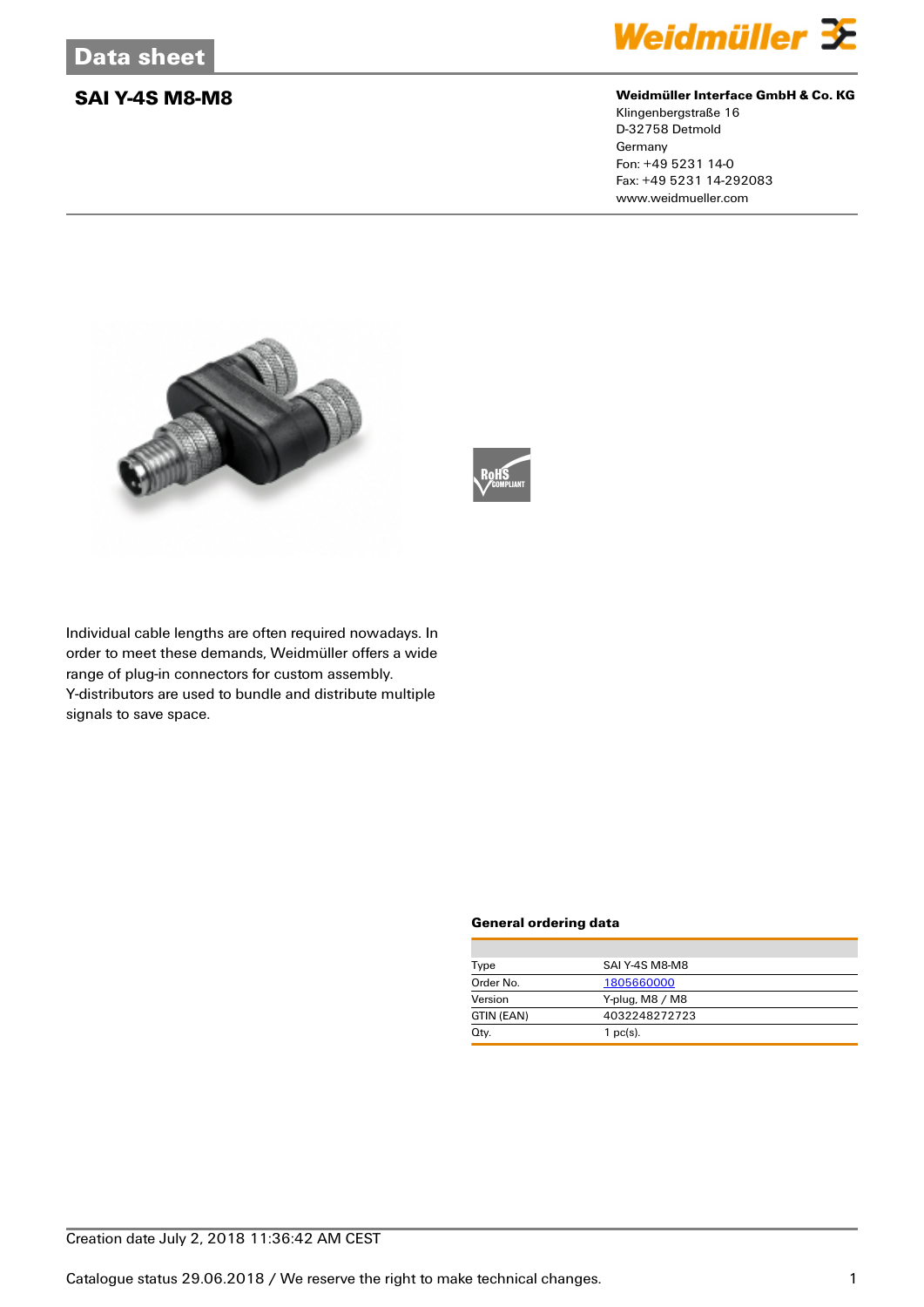# **Technical data**



### **SAI Y-4S M8-M8 Weidmüller Interface GmbH & Co. KG**

Klingenbergstraße 16 D-32758 Detmold Germany Fon: +49 5231 14-0 Fax: +49 5231 14-292083

| <b>Dimensions and weights</b>                                           |                                                |                                                          |                               |
|-------------------------------------------------------------------------|------------------------------------------------|----------------------------------------------------------|-------------------------------|
| Net weight                                                              | 12 <sub>g</sub>                                |                                                          |                               |
| <b>Connection data</b>                                                  |                                                |                                                          |                               |
|                                                                         |                                                |                                                          |                               |
| Group outlet - plug-in connector<br>Single outlet 2 - plug-in connector | M8 pin<br>M8 socket                            | Single outlet 1 - plug-in connector<br>Tightening torque | M8 socket<br>M8: 0.5 - 0.6 Nm |
|                                                                         |                                                |                                                          |                               |
| <b>General data</b>                                                     |                                                |                                                          |                               |
| Coding                                                                  | none                                           | Conductor O.D.                                           |                               |
| Contact material, pin                                                   | CuZn                                           | Contact material, socket                                 | CuSn                          |
| Contact surface                                                         | Au (Gold)                                      | Housing main material                                    | <b>PUR</b>                    |
| No. of poles                                                            | 4                                              | Plugging cycles                                          | $\geq 100$                    |
| Pollution severity                                                      | 3                                              | Protection degree                                        | <b>IP67</b>                   |
| Rated current                                                           | 4A                                             | Rated voltage                                            | 60 V                          |
| Shield connection                                                       | <b>No</b>                                      | Temperature range of housing                             | $-25+85$ °C                   |
| connection thread                                                       | M8 / M8                                        |                                                          |                               |
| <b>Classifications</b>                                                  |                                                |                                                          |                               |
|                                                                         |                                                |                                                          |                               |
| <b>ETIM 3.0</b>                                                         | EC002062                                       | <b>ETIM 4.0</b>                                          | EC002635                      |
| <b>ETIM 5.0</b>                                                         | EC002635                                       | <b>ETIM 6.0</b>                                          | EC002925                      |
| <b>UNSPSC</b>                                                           | 30-21-18-10                                    | eClass 5.1                                               | 27-26-07-01                   |
| eClass 6.2                                                              | 27-26-07-02                                    | eClass 7.1                                               | 27-44-01-02                   |
| eClass 8.1                                                              | 27-44-01-02                                    | eClass 9.0                                               | 27-44-01-02                   |
| eClass 9.1                                                              | 27-44-01-06                                    |                                                          |                               |
| <b>Approvals</b>                                                        |                                                |                                                          |                               |
|                                                                         |                                                |                                                          |                               |
| Approvals                                                               |                                                |                                                          |                               |
| <b>ROHS</b>                                                             | Conform                                        |                                                          |                               |
| <b>Downloads</b>                                                        |                                                |                                                          |                               |
|                                                                         |                                                |                                                          |                               |
| Brochure/Catalogue                                                      | CAT 8 SAI 15/16 EN<br><b>FL FIELDWIRING EN</b> |                                                          |                               |